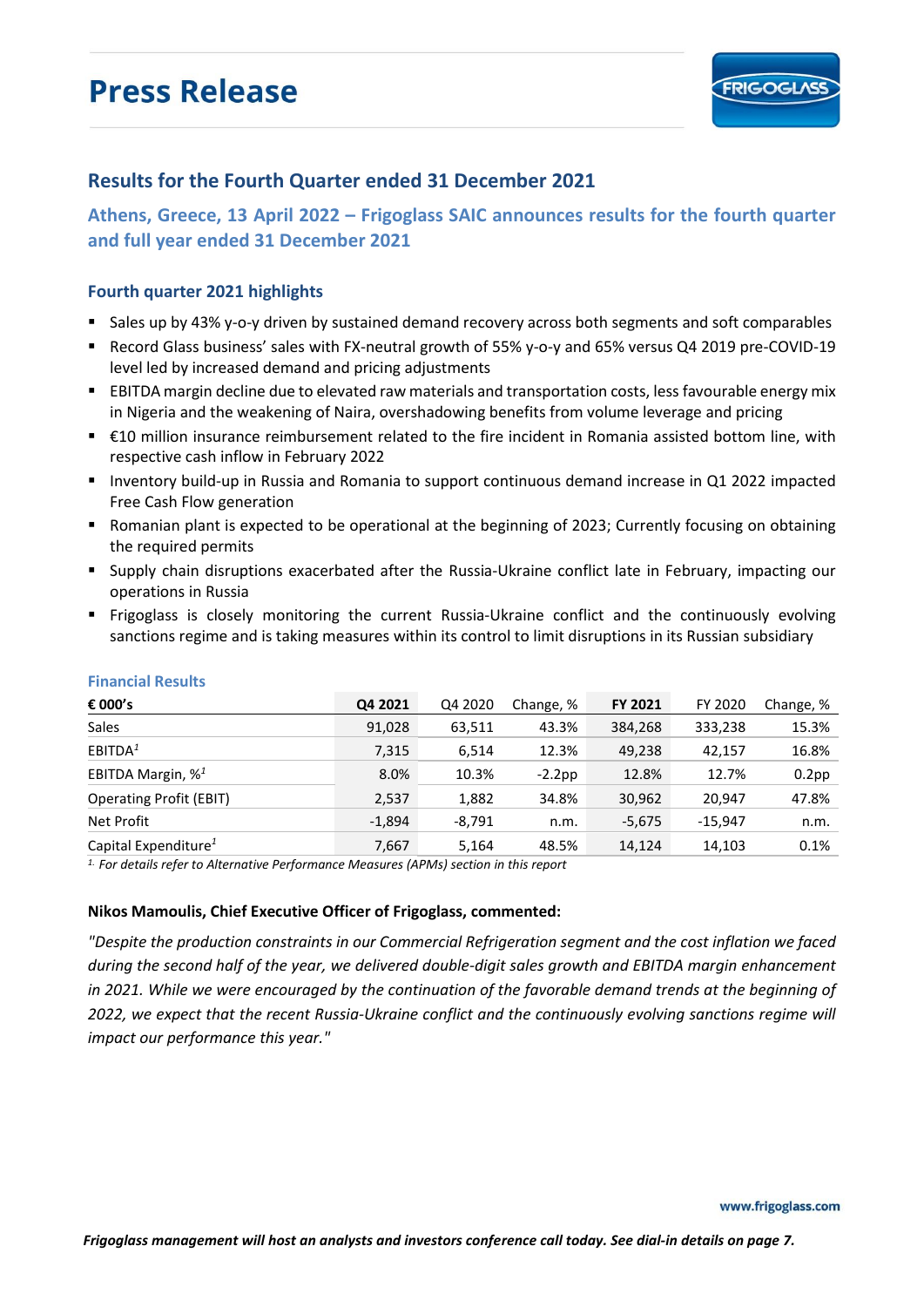

### **Financial Overview**

As anticipated, sales' recovery continued in the fourth quarter across both our business segments. Following sequential improvements in beverage consumption during the year, driven by fewer restrictions in the ontrade channels and soft comparables, our customers increased their investmentsin commercial refrigeration equipment. Successful product launches earlier in the year, aiming to support the post-COVID-19 recovery phase of our European customers, and market share gains in Africa and Asia, driven by the strong execution of our customer-centric commercial strategy, supported growth in the quarter. As a result, sales in the Commercial Refrigeration business grew in the low-forties, demonstrating a good recovery towards 2019 pre-pandemic level. Sustained volume growth momentum in Glass business, together with pricing initiatives, resulted in record sales in the fourth quarter of 2021. Overall, we reached sales of €91.0 million, representing a 43.3% year-on-year increase and a mid-single digit decline versus Q4 2019.

Gross profit (excluding depreciation) remained broadly stable, versus last year's fourth quarter, at €15.5 million. The gross margin declined to 17.0%, compared to 24.2% in Q4 2020, primarily reflecting a less favorable energy sourcing mix in Nigeria due to gas outages in one of our plants and the weakening of Naira as well as elevated raw material and logistic costs. These factors more than offset the benefits of volume leverage and price adjustments.

Operating expenses (excluding depreciation) increased by 7.3% to €9.8 million. Operating expenses as a percentage of sales improved by 360 basis points to 10.7%, driven by higher year-on-year sales.

As a result, EBITDA increased by 12.3% to €7.3 million, with the respective margin declining by 220 basis points to 8.0%. Operating Profit (EBIT) reached €2.5 million, up 34.8% year-on-year, partly reflecting the impairment charges in last year's fourth quarter. Financing costs amounted to €8.0 million, compared to €2.8 million last year, reflecting foreign exchange gains in Q4 2020 triggered by the significant devaluation of Nigerian Naira and the appreciation of South African Rand in the last quarter of 2020. Ongoing discussions with insurance companies resulted in reaching an agreement for a €42.0 million compensation related to the property damage claim, following the fire incident in Romania in June 2021. Consequently, a €10.0 million reimbursement was recognised in our income statement in December 2021 with the respective cash inflow in February 2022. This irrevocable compensation more than offset inventory write-offs of  $\epsilon$ 0.5 million and €1.3 million expenses related to the temporary discontinuation of our plant in Romania. Income tax expense amounted to €4.1 million, compared to €5.3 million in Q4 2020. We reported a net loss of €1.9 million, compared to a net loss of €8.8 million last year.

Adjusted free cash flow was €10.6 million in FY 2021, compared to €18.0 million in FY 2020. Free cash flow was impacted by higher trade debtors owing to the strong top-line recovery in the fourth quarter, inventory build-up to secure raw materials availability across both segments and increased stock of finished goods in Commercial Refrigeration to support demand in the first quarter of 2022. Adjusted net debt was €256.8 million in 2021, compared to €255.6 million in 2020, assisted by €15.0 million insurance reimbursement. At December-end 2021, our cash position was €79.2 million, compared to €70.2 million in 2020.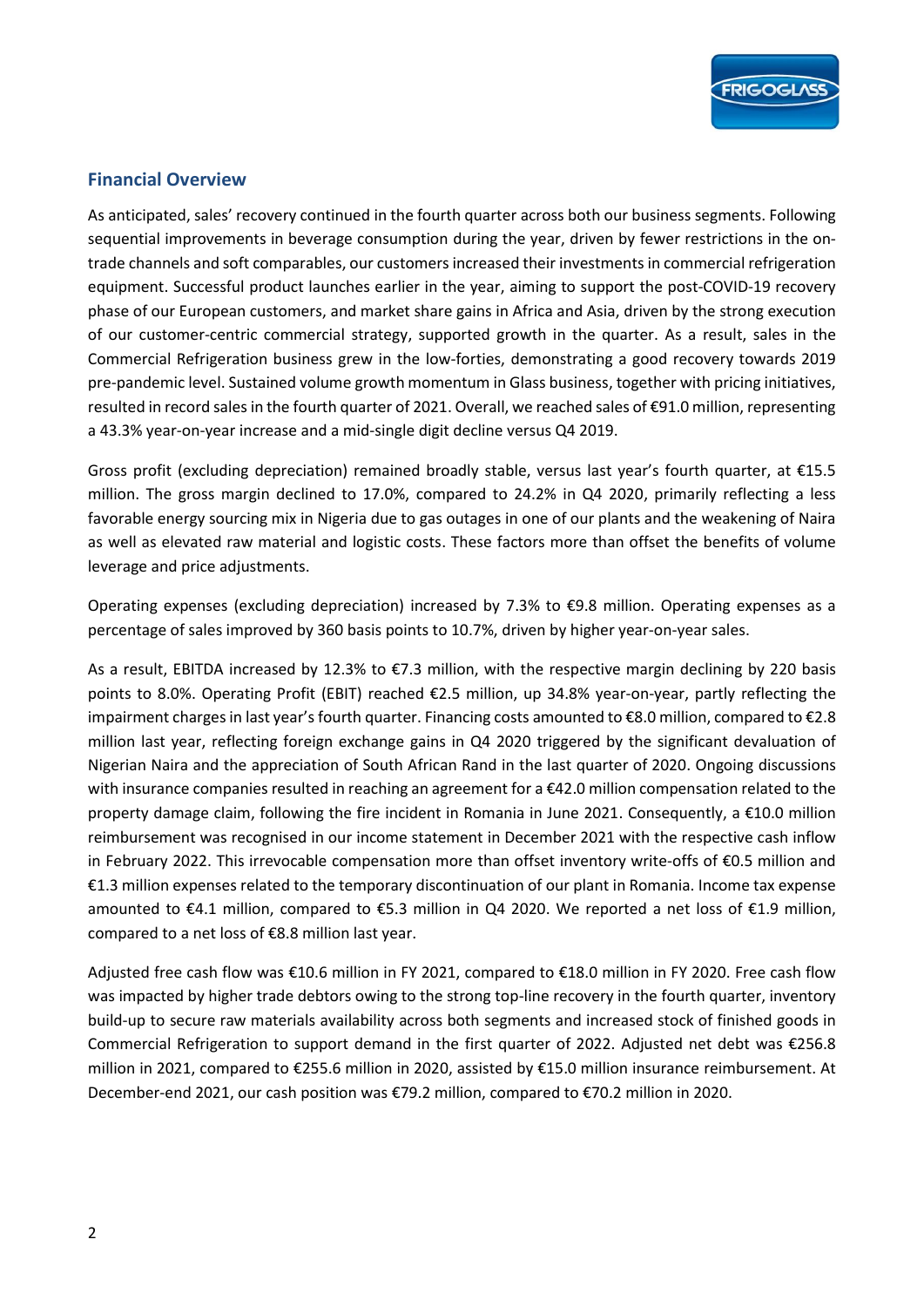### **Segmental Review**

### **Commercial Refrigeration Operations**

| € 000's                        | Q4 2021  | Q4 2020  | Change, % | <b>FY 2021</b> | FY 2020   | Change, % |
|--------------------------------|----------|----------|-----------|----------------|-----------|-----------|
| <b>Sales</b>                   | 56,962   | 39,679   | 43.6%     | 278,513        | 250,816   | 11.0%     |
| <b>EBITDA</b>                  | $-1,348$ | $-1,730$ | n.m.      | 20,479         | 21,198    | $-3.4%$   |
| EBITDA Margin, %               | $-2.4%$  | $-4.4%$  | n.m.      | 7.4%           | 8.5%      | $-1.1$ pp |
| <b>Operating Profit (EBIT)</b> | $-3,767$ | $-4,713$ | n.m.      | 10,145         | 7.604     | 33.4%     |
| Net Profit <sup>1</sup>        | $-5,083$ | -11,836  | n.m.      | $-15,223$      | $-28,875$ | n.m.      |
| Capital Expenditure            | 2,589    | 1,870    | 38.4%     | 5,244          | 5,934     | $-11.6\%$ |

*1. Net Profit after minority interest* 

#### **Europe**

Our customers accelerated their investments in cold-drink equipment in the fourth quarter to benefit from the favourable beverage consumption trends following fewer restrictions in the on-trade channels. Driven by the strong execution of our customer-centric commercial strategy, we saw a good sales recovery despite the extended lead-times in customer deliveries following the fire incident in our plant in Romania and transportation related disruptions. East Europe's sales grew by 15.5%, reflecting fewer on-trade restrictions and weak comparatives. We achieved sales growth across most of our markets, with Poland, Russia and Hungary exhibiting the strongest performance. Growth was also fuelled by product launches in 2021 and our customers' market activation initiatives. Frigoserve's performance remained solid, led by increased refurbishment and post-warranty service activities in Russia. West Europe's sales more than doubled in the quarter, supported mainly by incremental orders in Germany, Greece, Norway, Belgium and Austria. Frigoserve's sales were up in high-fifties, supported by the expansion in Switzerland.

#### **Africa and Middle East**

Sales growth momentum sustained in Africa and the Middle East. Sales increased by 45.5%, reflecting higher investments from a soft drinks' customer and Frigoserve's expansion in South Africa. Growth also reflects the implementation of price increases in the second quarter of the year. Despite the transportation challenges, we also saw sales growth in Nigeria.

#### **Asia**

Sales in Asia increased by 48.3%, predominantly driven by strong orders in India. The continued sales growth momentum was fuelled by market share gains and the enhancement of our distributors' network as well as pricing initiatives to offset increased input costs.

In the seasonally weak fourth quarter, EBITDA was negative at  $61.3$  million, compared to a negative EBITDA of €1.7 million in Q4 2020. Cost absorption improved in the quarter, driven by higher year-on-year sales as well as the implementation of cost reduction and pricing initiatives. These factors more than offset elevated raw material and logistic costs and the less favourable product mix. EBIT was negative at  $63.8$  million, compared to -€4.7 million in Q4 2020, supported by lower depreciation charges due to assets write-downs in our Romanian operations as well as impairment charges related to our business in South Africa in the fourth quarter of 2020. We reported a net loss of  $\epsilon$ 5.1 million, compared to a loss of  $\epsilon$ 11.8 million in Q4 2020, reflecting also an insurance reimbursement of €10.0 million.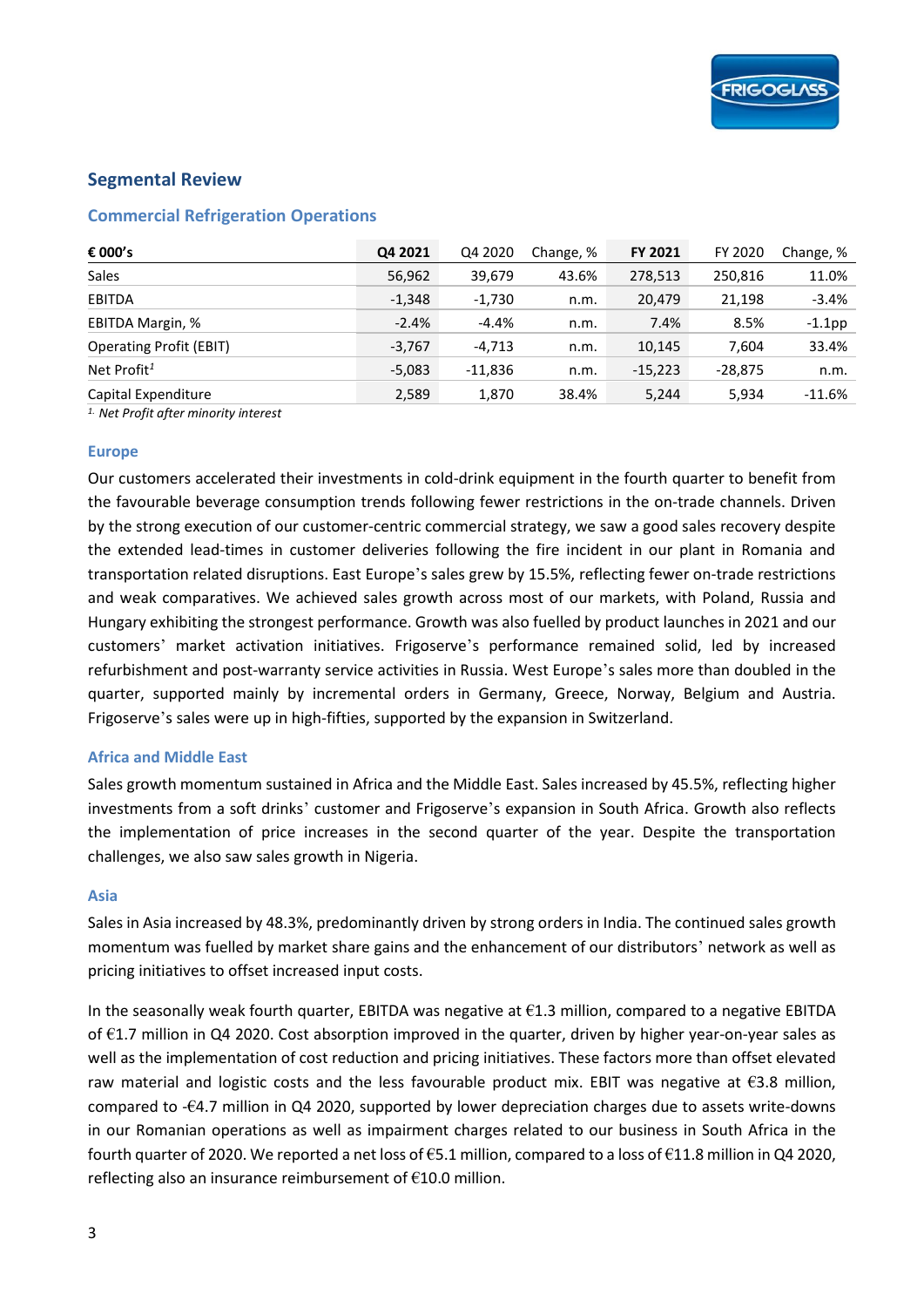#### **Glass Operations**

| € 000's                        | Q4 2021 | Q4 2020 | Change, % | <b>FY 2021</b> | FY 2020 | Change, %         |
|--------------------------------|---------|---------|-----------|----------------|---------|-------------------|
| <b>Sales</b>                   | 34,066  | 23,832  | 42.9%     | 105,755        | 82,422  | 28.3%             |
| <b>EBITDA</b>                  | 8,662   | 8,243   | 5.1%      | 28,759         | 20.959  | 37.2%             |
| EBITDA Margin, %               | 25.4%   | 34.6%   | $-9.2$ pp | 27.2%          | 25.4%   | 1.8 <sub>pp</sub> |
| <b>Operating Profit (EBIT)</b> | 6,303   | 6,595   | $-4.4%$   | 20,817         | 13,343  | 56.0%             |
| Net Profit <sup>1</sup>        | 3,188   | 3,045   | 4.7%      | 9,548          | 12,928  | $-26.1%$          |
| Capital Expenditure            | 5,078   | 3,294   | 54.2%     | 8,880          | 8,169   | 8.7%              |

*1. Net Profit after minority interest* 

Our Glass business had a strong top-line performance in the fourth quarter. We reached record sales, supported by volume growth and the successful implementation of price initiatives across all operations. Glass Operations' sales increased by 42.9% to €34.1 million, weighted down by the weakening of Naira. On a currency neutral basis, sales were up by 55.3% year-on-year and by 65% versus Q4 2019 pre-pandemic levels.

The glass containers business saw volume growth in mid-twenties, driven by strong demand from key breweries as well as customers in the cosmetic, pharmaceutical and spirit categories. Volume growth and price increases resulted in higher year-on-year sales, more than offsetting the impact from the devaluation of Naira. Sales growth momentum accelerated in our plastic crates' business, assisted by price initiatives to mitigate cost inflation from raw materials. Metal crowns' performance rebounded strongly, with sales almost up twofold following the implementation of pricing initiatives and increased customers' orders.

EBITDA was up 5.1% to €8.7 million, with the respective margin declining to 25.4% compared to 34.6% in Q4 2020. The lower year-on-year EBITDA margin reflects increased energy cost, following a less favorable energy sourcing mix amid gas outages in one of our plants, and higher raw materials cost. EBIT declined by 4.4% to €6.3 million, driven by higher depreciation charges following the completion of the furnace rebuild in July 2021. Net profit increased by 4.7% at €3.2 million, following a lower income tax due to lower pre-tax profits and benefits related to prior years' investments.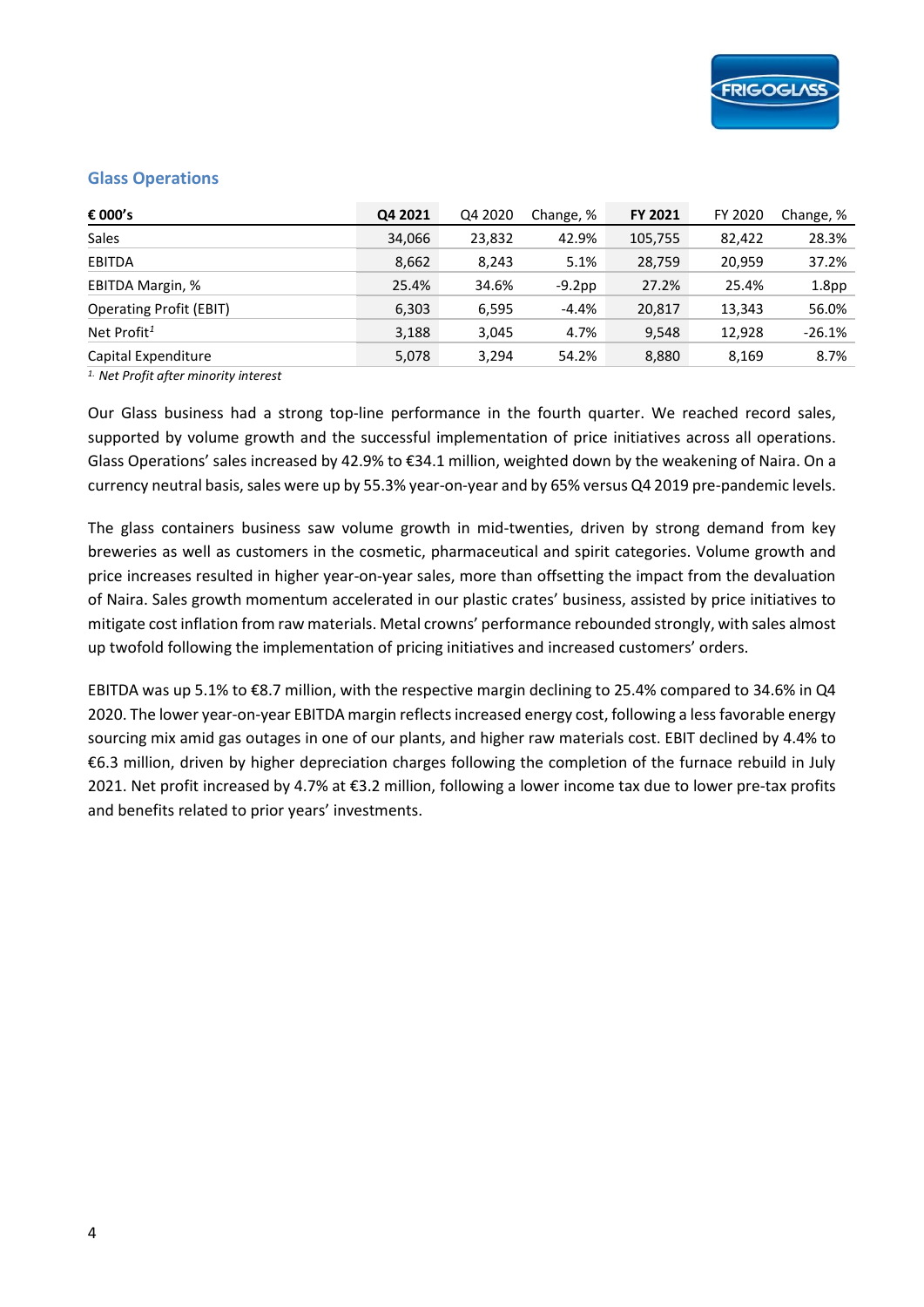

### **Business Outlook**

While we are encouraged by the recovery in our customers' cooler investments over the last three quarters of 2021, we are conscious about the uncertainty created in Europe as well as globally following the increased tension between Russia and Ukraine that has resulted in a military conflict late in February 2022. In this highly volatile and challenging environment, we remain cautious about our top-line evolution this year as the impact of recent developments on our European Commercial Refrigeration business currently cannot be fully assessed. We are closely monitoring the current Russia-Ukraine conflict as well as the related continuously evolving sanctions. We are consistently taking actions and developing contingency plans to limit disruptions in our production operation in Russia and more generally across our European business. In our African and Asian businesses, we expect sales growth momentum to continue in 2022, driven by increased demand, market share gains and pricing actions.

While we already faced certain supply chain disruptions prior to the invasion of Russia in Ukraine beginning, the supply chain disruptions have been and are expected to be exacerbated due to the rapidly evolving situation. In 2022, we have faced significant disruption to our logistics activities for transporting finished and semi-finished goods out of Russia. To address such challenges, we proactively carried out initiatives such as redesigning logistic routes and exploring alternative transportation means to facilitate the movement of goods out of our Russian operations. We are also facing disruptions in sourcing raw materials used in our production plant in Russia. Proactive engagement with suppliers, production planning improvement initiatives and resetting inventory buffers have resulted in maintaining production shifts and output at relatively satisfactory levels in our plant in Russia. Our top priority is to continue supporting our strategic beverage partners. We remain cautious about the impact that the supply chain disruptions and the potential further escalation of sanctions might have on our ability to produce satisfactory volumes in Russia. In this stressed supply chain system and a highly volatile commodity price environment, we anticipate raw material and transportation costs to weigh on our profitability this year. Cycling last year's price initiatives and further adjustment in 2022, as well as material cost reduction initiatives are expected to partially offset this impact.

Encouraged by the solid top-line recovery of our Glass business in 2021, we anticipate volume growth momentum to accelerate in 2022. Increased demand for glass containers in Nigeria, strong execution of our commercial initiatives to absorb post-rebuild fresh capacity also through export related sales, market share gains in our plastic crates and metal crowns businesses and pricing across all our operations will result in a double-digit sales and EBITDA growth in our Glass business in 2022.

Including the capital expenditure related to the re-construction of the plant in Romania, we anticipate spending of approximately €60 million in 2022. We currently estimate that the total spending for the construction of the building and the procurement of the related equipment in Romania will be covered by the €42 million compensation agreed with the co-insurance scheme related to the property damage claim.

#### **Update on Romania's plant re-construction and insurance compensation**

Following the successful completion of the tender award process last year after short listing four construction management companies, our focus has turned on obtaining the required permits that will allow us to kick off the construction works. Despite having already received most of the required permits and having completed the designing of the factory's layout, we now anticipate construction works to initiate in May 2022. Considering the time needed to ramp-up, we currently expect the facility to be operational at the beginning of 2023.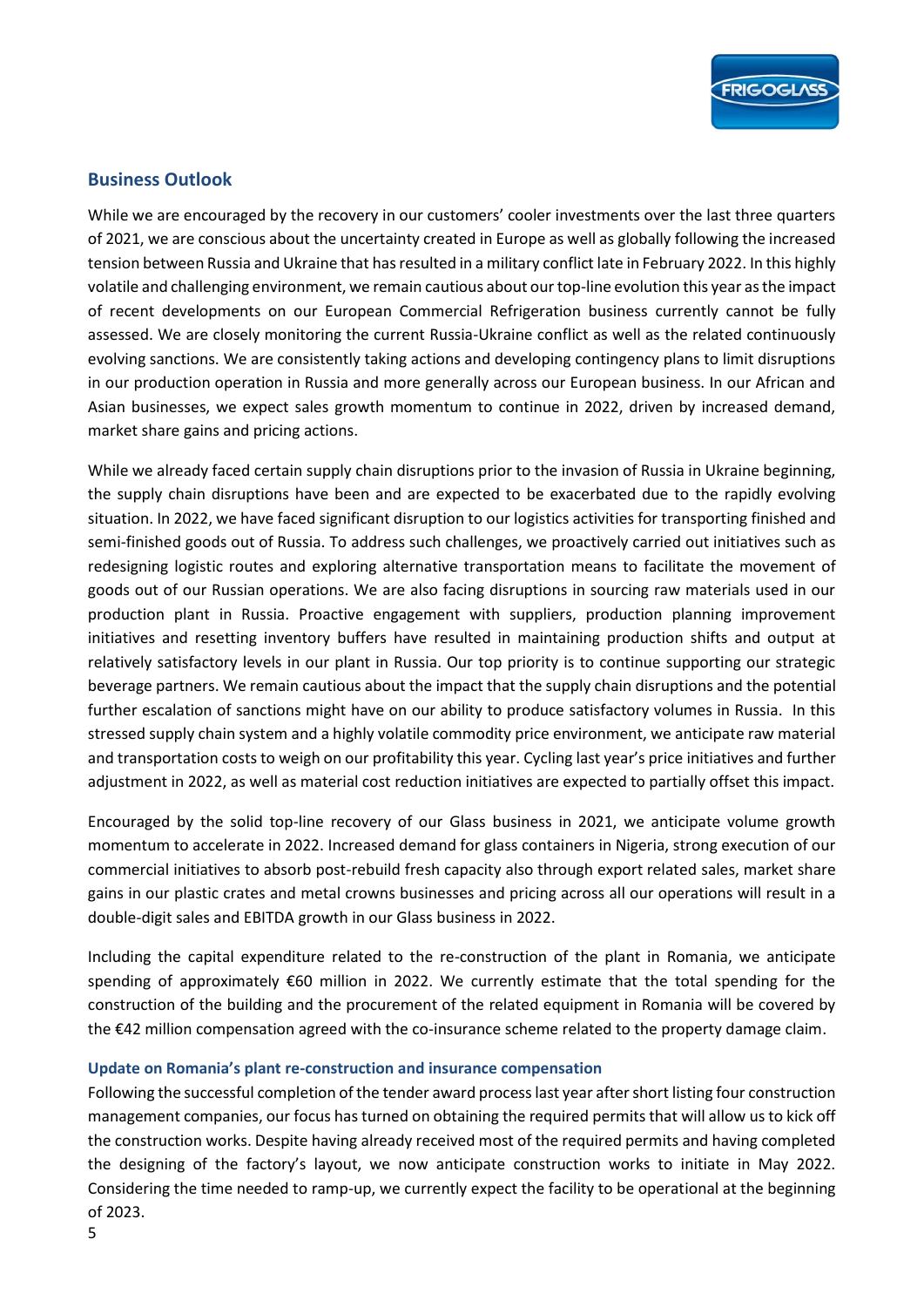

Following the uncertainty created by the Ukraine-Russia conflict, we have started executing a plan to enhance our assembly set-up in Romania to mitigate potential risks until the new plant will be up and running.

We have already received €15 million in September 2021 and €10 million in February 2022 from insurers as part of the settlement of the €42 million reimbursement of the property damage claim. The remaining €17 million will be subject to the proof of the actual expenditures related to the reconstruction phase of the building and the purchases of the equipment. The business interruption claim is expected to be settled within the second quarter of 2022.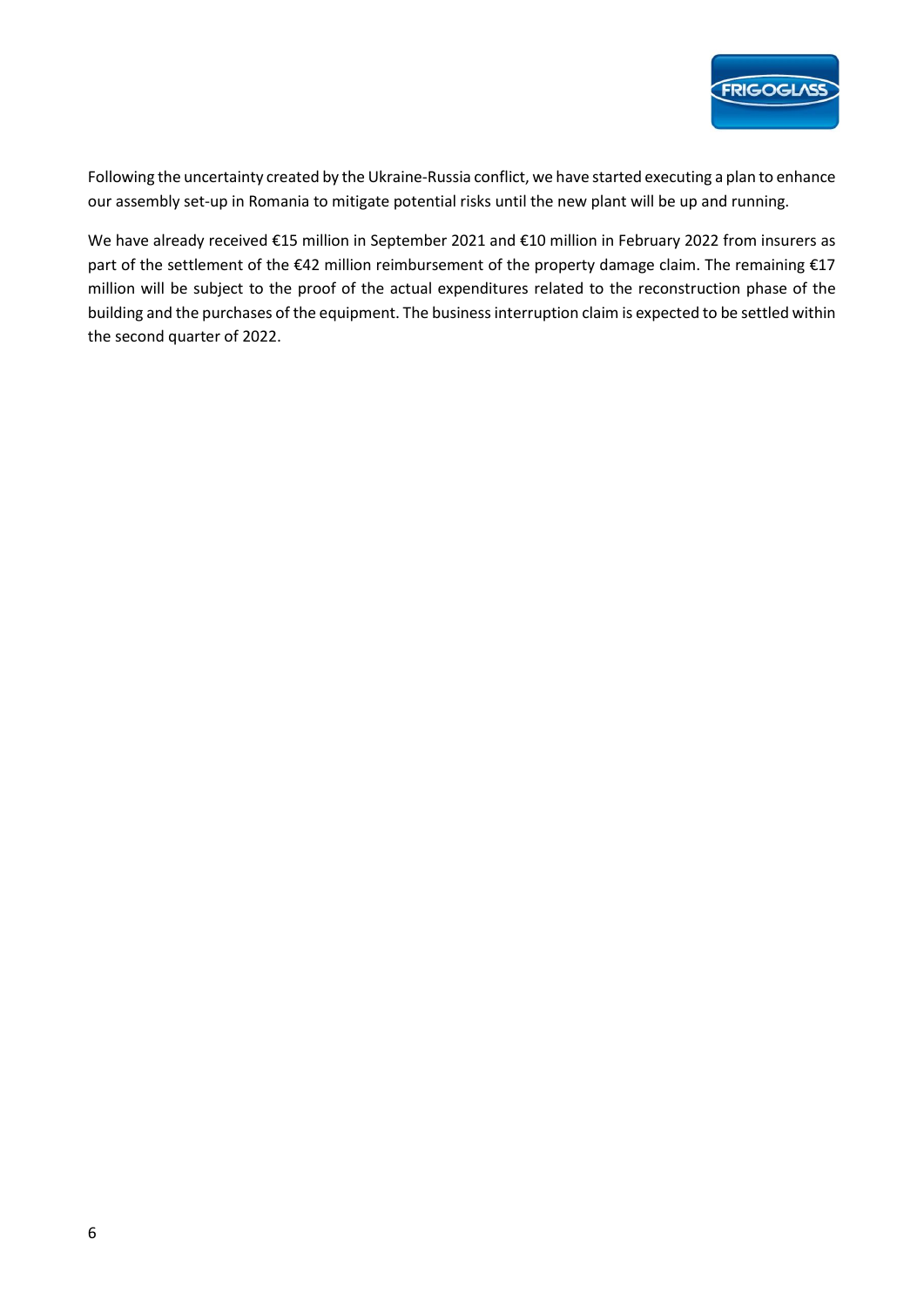

### **Frigoglass**

Frigoglass is a strategic partner to beverage brands throughout the world. We are one of the global leaders in the Ice Cold Merchandisers (ICM) market and the principal supplier of glass packaging in the high growth markets of West Africa.

Frigoglass has long-standing relationships with blue chip customers in the soft drinks and beverage industries. Our bespoke Ice Cold Merchandisers (beverage coolers) enhance our customers' beverage branding and facilitate immediate beverage consumption. At the same time, our leading innovations in the field of green refrigeration enable our customers to meet their sustainability and carbon emissions reduction targets.

With its footprint, Frigoglass is well established in the more mature European markets while it is evolving and establishing its position in emerging markets. We support our customers through manufacturing facilities in five countries and an extensive network of sales and after-sales representatives.

In our glass bottle business, we are focused on Africa, which is a prime region of investment for our customers. We aim to create value for our customers by building on our position as a leading supplier of glass bottles and complementary packaging solutions in West Africa.

For more information, please visit http://www.frigoglass.com.

### **Conference call details**

Frigoglass will host an analysts and investors conference call to discuss its fourth quarter 2021 results today at 4:00 pm, Athens Time (2:00 pm London time). Callers should dial +30 211 211 1511 from Greece, +44 207 194 3759 from the UK (also other international callers) and +1 844 286 0643 from the US. The access code to the conference call is 13901434#.

The conference call, which will include management's remarks and a question and answer session, will last approximately one hour. A slide presentation will be available as of that time on the Frigoglass website: http://www.frigoglass.com.

Please dial in approximately 10 minutes ahead of the scheduled start time to ensure your participation. A replay of the conference call will be available until Wednesday, 11 May 2022.

The fourth quarter results press release is available from 13 April 2022 on the Frigoglass News section at www.frigoglass.com/press-releases and on the IR homepage at www.frigoglass.com/investors.

### **Enquires**

**Frigoglass John Stamatakos**  Head of Treasury and Investor Relations Tel: +30 210 6165767 E-mail: jstamatakos@frigoglass.com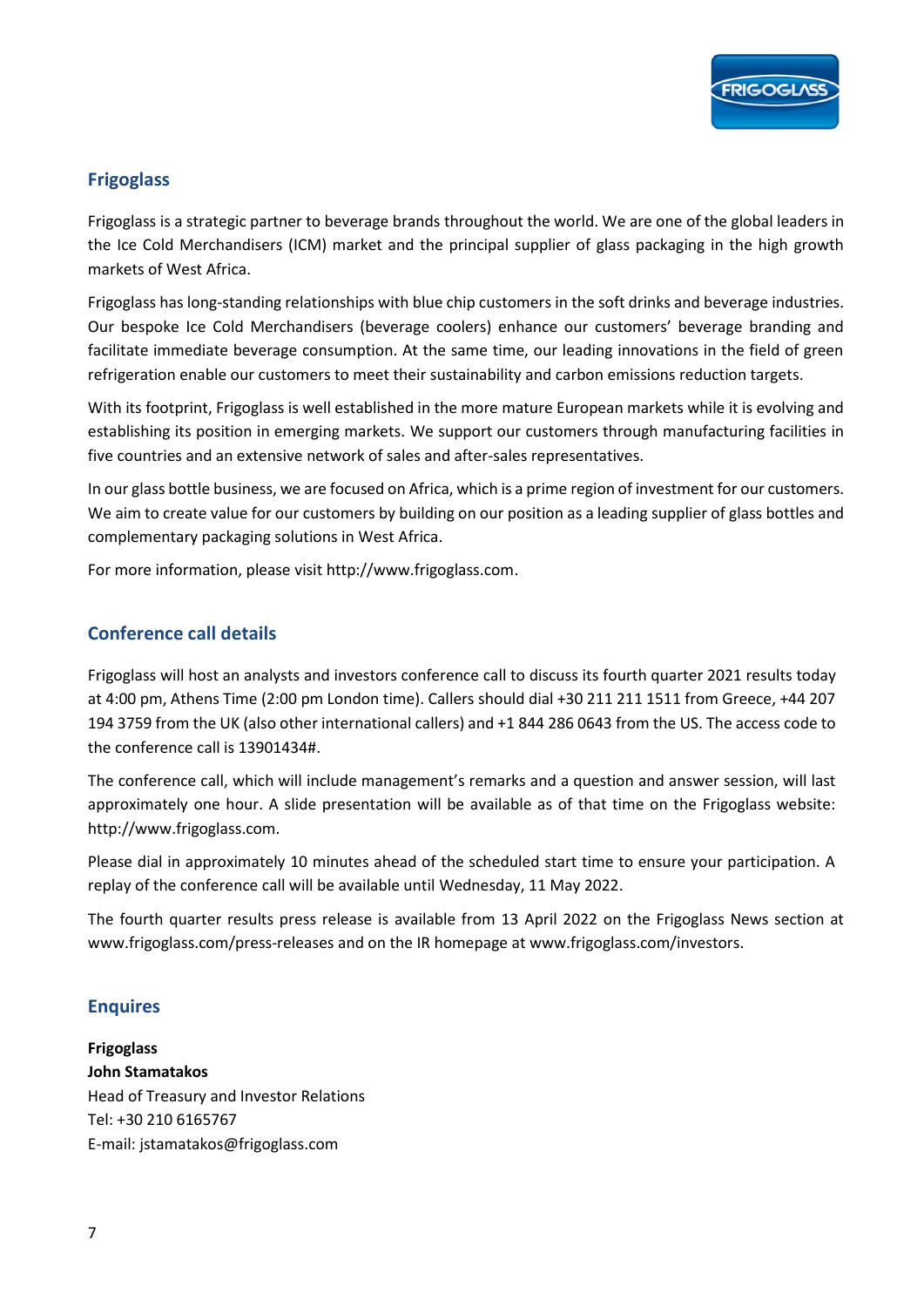

This press release constitutes a public disclosure of inside information by Frigoglass S.A.I.C. under Regulation (EU) 596/2014 (16 April 2014). This notification was made by Mr. Nikos Mamoulis, Chief Executive Officer of Frigoglass S.A.I.C. at 8:30 am on April 13, 2022.

### **Important note regarding forward-looking statements**

This announcement may contain forward-looking statements which are based on current expectations and assumptions about future events. All statements other than statements of historical fact included in this announcement, including, without limitation, statements regarding Frigoglass' future financial position, capital expenditures, projected sales, costs and costs savings, if any, may be forward-looking statements. These forward-looking statements are subject, among other things, to business, economic and competitive uncertainties and contingencies, which relate to factors that are beyond Frigoglass' ability to control or estimate precisely and that could cause actual results to differ materially from those expressed therein. In view of the above, you are cautioned not to place undue reliance on these forward-looking statements, which speak only as of the date of this document. Frigoglass does not undertake any obligation to publicly release any revisions to these forward-looking statements to reflect events or circumstances after the date of this announcement. With respect to any estimates of future cost savings included herein, Frigoglass can provide no assurance that the full benefits it expects will be realized within the time periods specified or that implementation costs associated with such cost savings will not exceed its expectations. For a more detailed description of the main risks and uncertainties that could cause actual results to differ materially from those expressed or implied by forward-looking statements, please refer to Frigoglass' annual financial statements, which can be found on the company's website at www.frigoglass.com.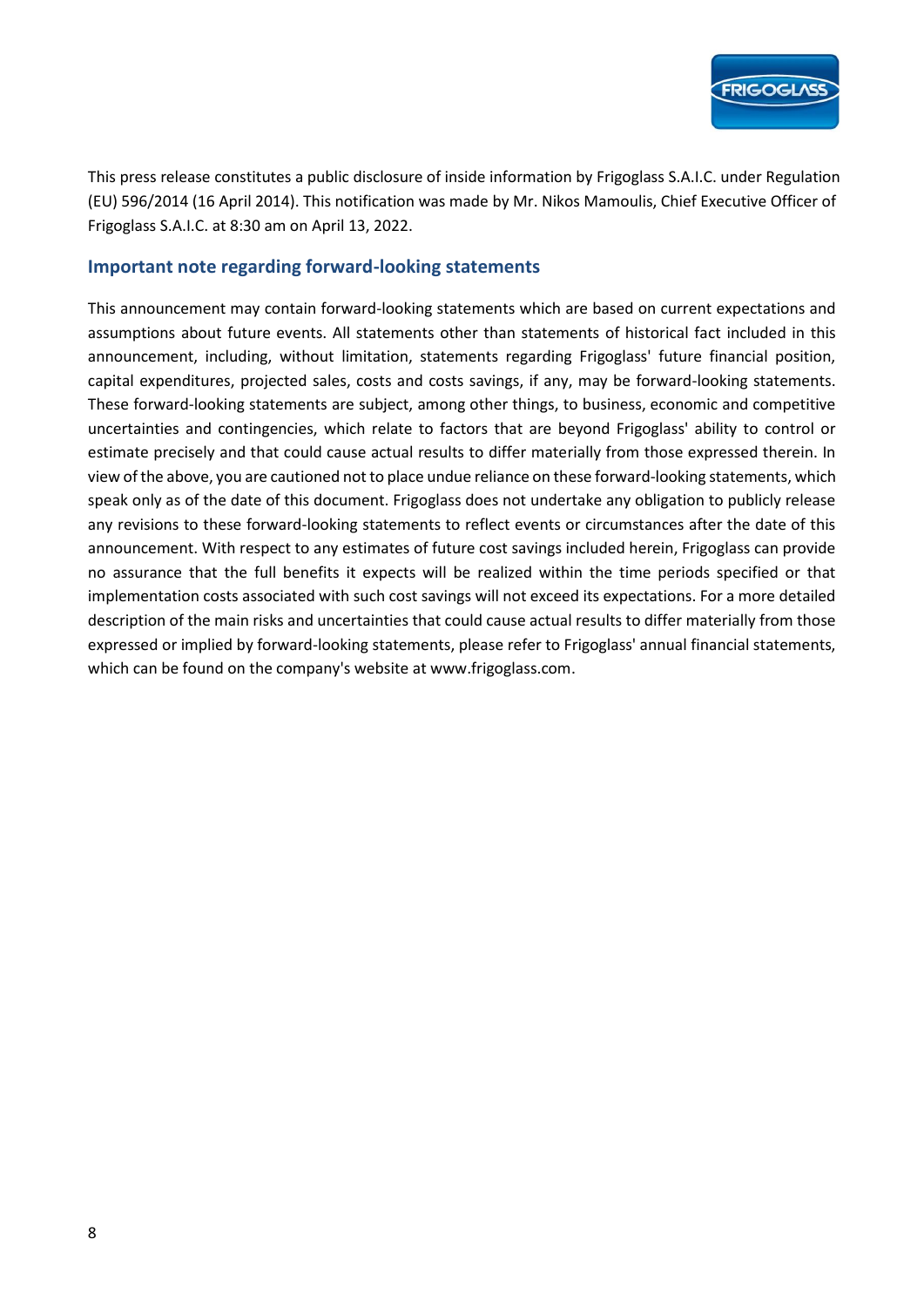

### **Appendices**

- 1. Alternative Performance Measures ("APMs")
- 2. ICM Operations Sales by Geography and Customer Group
- 3. Consolidated Income Statement
- 4. Consolidated Statement of Financial Position
- 5. Consolidated Cash Flow Statement

The attached condensed financial statements should be read in conjunction with the relevant notes to the full financial statements for the period, which can be found on the company's website at www.frigoglass.com.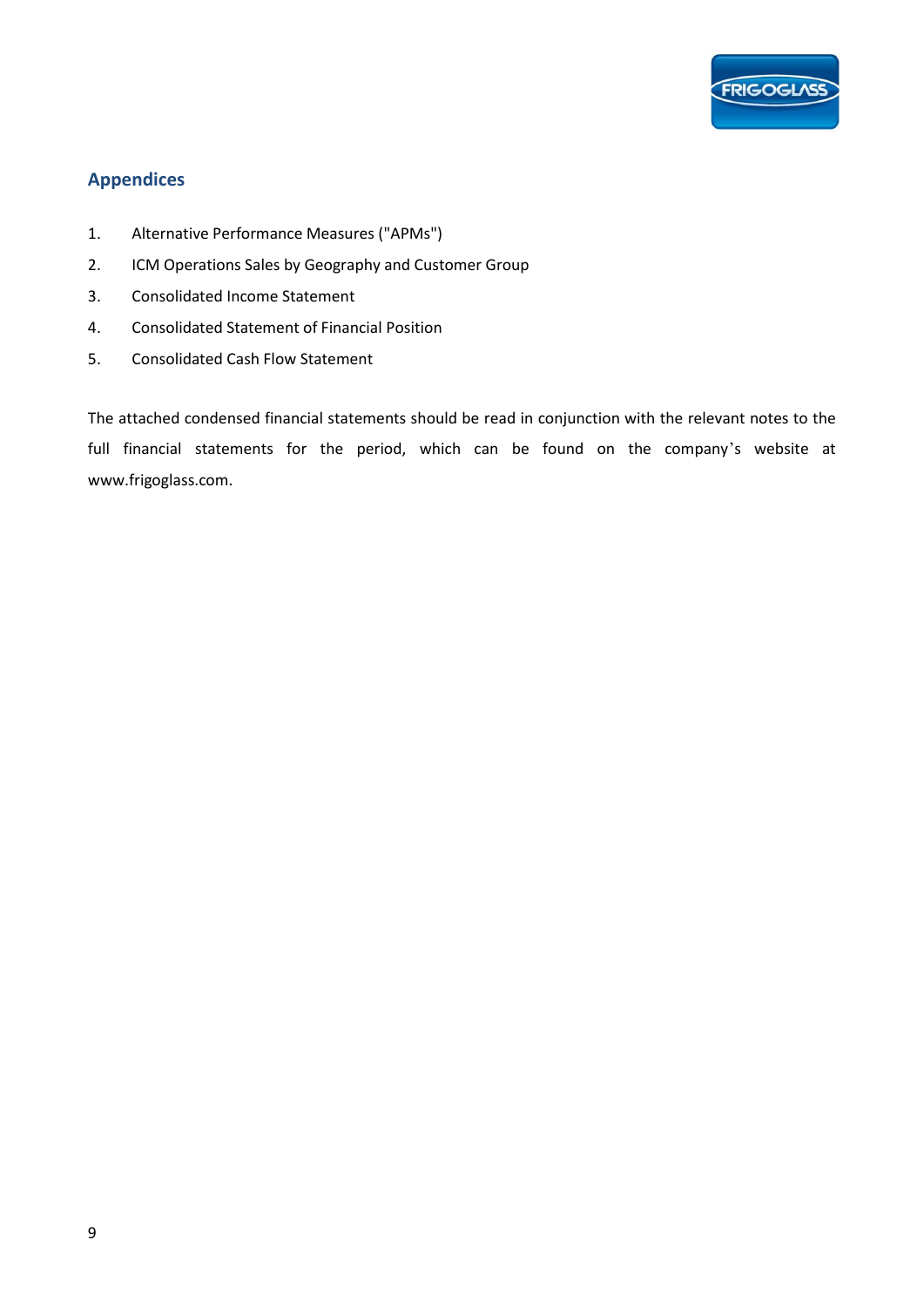### **Appendix 1: Alternative Performance Measures ("APMs")**

The Group uses certain Alternative Performance Measures ("APMs") in making financial, operating and planning decisions, as well as, in evaluating and reporting its performance. These APMs provide additional insights and understanding to the Group's operating and financial performance, financial condition and cash flow. The APMs should be read in conjunction with and do not replace by any means the directly reconcilable IFRS line items.

### **Definitions and reconciliations of Alternative Performance Measures ("APMs")**

In discussing the performance of the Group, certain measures are used, which are calculated by deducting from the directly reconcilable amounts of the Financial Statements the impact of restructuring costs.

### **Restructuring Costs**

Restructuring costs comprise costs arising from significant changes in the way the Group conducts business. These costs are included in the Company's/Group's Income Statement, while the payment of these expenses are included in the Cash Flow Statement. However, they are excluded from EBITDA and Adjusted Free Cash Flow in order for the user to obtain a better understanding of the Group's operating and financial performance achieved from ongoing activity.

### **EBITDA (Earnings before Interest, Taxes, Depreciation and Amortization)**

EBITDA is calculated by adding back to profit before income tax, the depreciation, the impairment of property, plant and equipment, intangible assets and right-of-use assets, the net finance cost/income and the restructuring and fire related costs. EBITDA margin (%) is defined as EBITDA divided by sales from contracts with customers.

| (in $\epsilon$ 000's)               | Q4 2021  | Q4 2020  | <b>FY 2021</b> | <b>FY 2020</b> |  |
|-------------------------------------|----------|----------|----------------|----------------|--|
| Profit / (Loss) before income tax   | 3,861    | $-1,170$ | 13,067         | 7,321          |  |
| Depreciation                        | 4,778    | 4,158    | 18,276         | 19,285         |  |
| Impairment of right-of-use assets   |          | 474      |                | 1,925          |  |
| Restructuring and fire costs        | $-9,305$ | 226      | -6,836         | 1,225          |  |
| Net finance costs                   | 7,981    | 2,826    | 24,731         | 12,401         |  |
| <b>EBITDA</b>                       | 7,315    | 6,514    | 49,238         | 42,157         |  |
| Sales from contracts with customers | 91,028   | 63,511   | 384,268        | 333,238        |  |
| <b>EBITDA margin, %</b>             | 8.0%     | 10.3%    | 12.8%          | 12.7%          |  |

EBITDA is intended to provide useful information to analyze the Group's operating performance.

### **Net Trade Working Capital (NTWC)**

Net Trade Working Capital is calculated by subtracting Trade Payables from the sum of Inventories and Trade Receivables. The Group presents Net Trade Working Capital because it believes the measure assists users of the financial statements to better understand its short term liquidity and efficiency.

| (in € 000's)                     | <b>31 December 2021</b> | 31 December 2020 |
|----------------------------------|-------------------------|------------------|
| Trade debtors                    | 66.078                  | 55,115           |
| <i>Inventories</i>               | 104.317                 | 81,164           |
| Trade creditors                  | 70.102                  | 42,180           |
| <b>Net Trade Working Capital</b> | 100.293                 | 94,099           |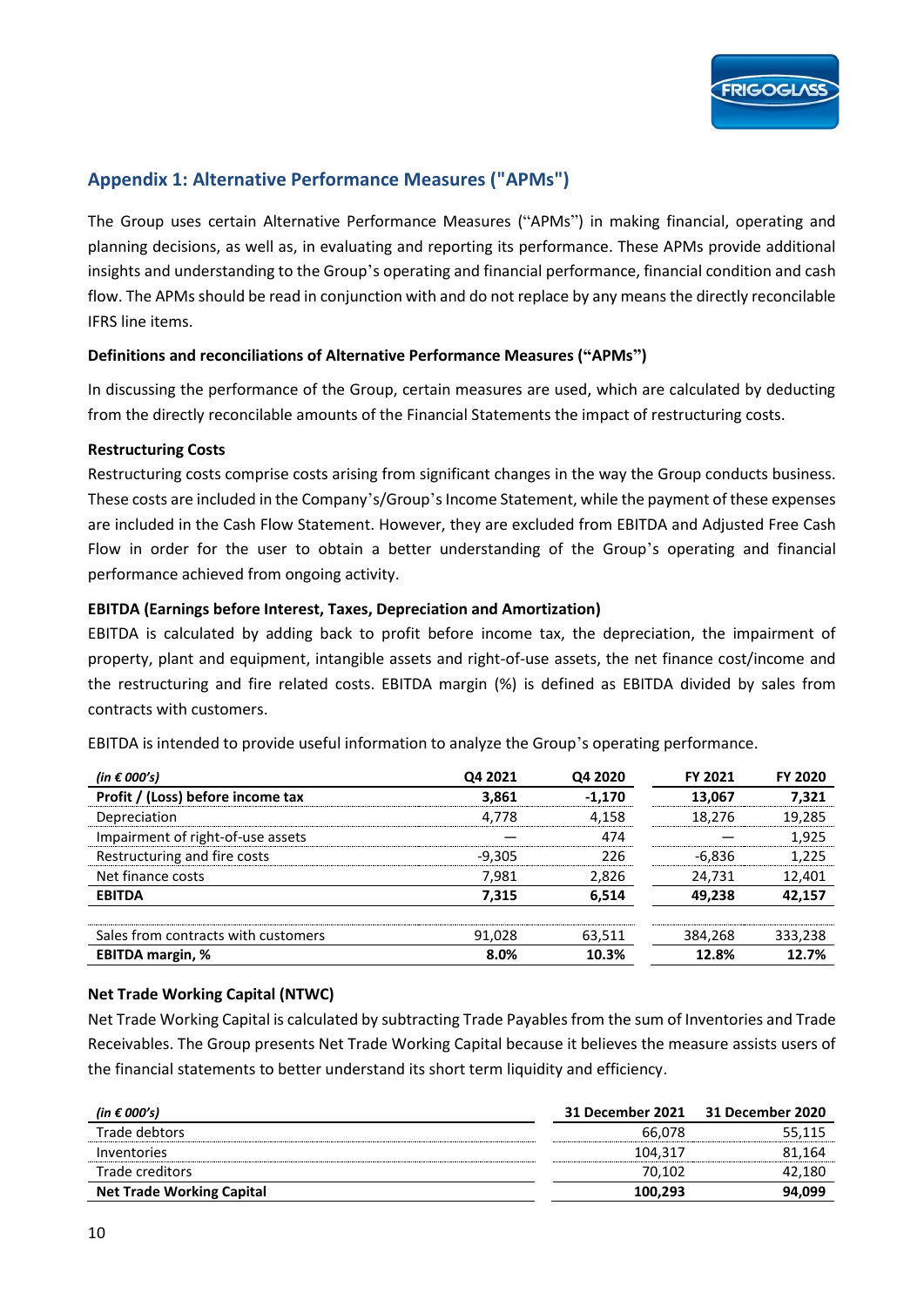

#### **Free Cash Flow**

Free Cash Flow is used by the Group and defined as cash generated by operating activities after cash used in investing activities. Free Cash Flow is intended to measure Group's cash generation, based on operating activities, including the efficient use of working capital and taking into account the purchases of property, plant and equipment and intangible assets. The Group presents Free Cash Flow because it believes the measure assists users of the financial statements in understanding the Group's cash generating performance, as well as, availability for debt service, dividend distribution and own retention.

| (in $\epsilon$ 000's)                             | <b>FY 2021</b> | <b>FY 2020</b> |
|---------------------------------------------------|----------------|----------------|
| Net cash flow/(used in) from operating activities | 18.997         | 31,021         |
| Net cash flow from/(used in) investing activities | 2,821          | $-13.736$      |
| <b>Free Cash Flow</b>                             | 21.818         | 17,285         |

#### **Adjusted Free Cash Flow**

Adjusted Free Cash Flow facilitates comparability of cash flow generation with other companies, as well as enhances the comparability of information between reporting periods. Adjusted Free Cash Flow is calculated by excluding from the Free Cash Flow (defined above) the restructuring and fire related payments, the insurance reimbursements related to the fire incident in Romania and the proceeds from disposal of property, plant and equipment (PPE) and subsidiaries.

| (in $\epsilon$ 000's)                     | <b>FY 2021</b> | <b>FY 2020</b> |
|-------------------------------------------|----------------|----------------|
| <b>Free Cash Flow</b>                     | 21,818         | 17,285         |
| Restructuring and fire costs              | 4,555          | 1,076          |
| Capex related to fire incident in Romania | 1.144          |                |
| Advance insurance compensation            | $-15.000$      |                |
| Proceeds from disposal of subsidiary      | 1,458          |                |
| Proceeds from disposal of Tangible Assets | 487            | 367            |
| <b>Adjusted Free Cash Flow</b>            | 10.572         | 17,994         |

#### **Net Debt**

Net Debt is used by management to evaluate the Group's capital structure and leverage. Net Debt is defined as long-term borrowings plus short-term borrowings (including accrued interest) less cash and cash equivalents as illustrated below. Following the adoption of IFRS 16, financial liabilities related to leases are included in the calculation of Net Debt as of 2019 onwards.

| (in $\epsilon$ 000's)                  | 31 December 2021 | 31 December 2020 |
|----------------------------------------|------------------|------------------|
| Long-term borrowings                   | 258.237          | 252,655          |
| Short-term borrowings                  | 66.985           | 59,702           |
| Lease liabilities (long-term portion)  | 3.745            | 4,027            |
| Lease liabilities (short-term portion) | 1,274            | 2,095            |
| Cash and cash equivalents              | 79.207           | 70,243           |
| <b>Net Debt</b>                        | 251.034          | 248,236          |

#### **Adjusted Net Debt**

Adjusted Net Debt includes the unamortized costs related to the  $E$ 260 million Senior Secured Notes issued on February 12, 2020.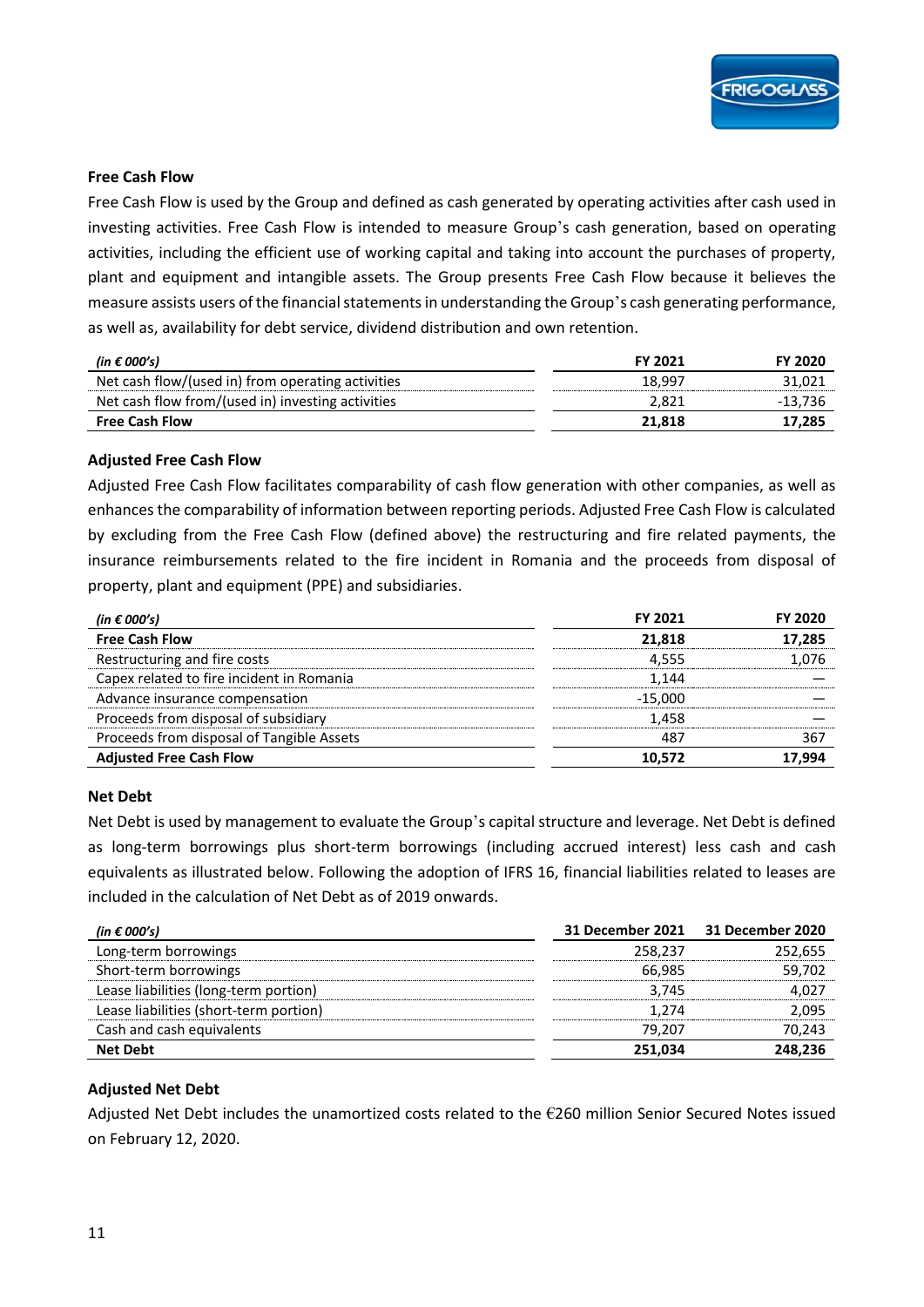

| (in $\epsilon$ 000's)      | 31 December 2021 | 31 December 2020 |
|----------------------------|------------------|------------------|
| <b>Net Debt</b>            | 251.034          | 248.236          |
| Unamortised issuance costs | 5.763            | 345,             |
| <b>Adjusted Net Debt</b>   | 256.797          | 255,581          |

#### **Capital Expenditure (Capex)**

Capital expenditure is defined as the purchases of property, plant and equipment and intangible assets. The Group uses capital expenditure as an APM to ensure that capital spending is in line with its overall strategy for the use of cash.

| (in $\epsilon$ 000's)         | O <sub>4</sub> 2021 | Q4 2020  | <b>FY 2021</b> | <b>FY 2020</b> |
|-------------------------------|---------------------|----------|----------------|----------------|
| Purchase of PPE               | -7.190              | -4.820   | -12.888        | $-11.298$      |
| Purchase of intangible assets | -476                | $-344$   | $-1.236$       | $-2,805$       |
| Capital expenditure           | -7.667              | $-5.164$ | $-14.124$      | -14.103        |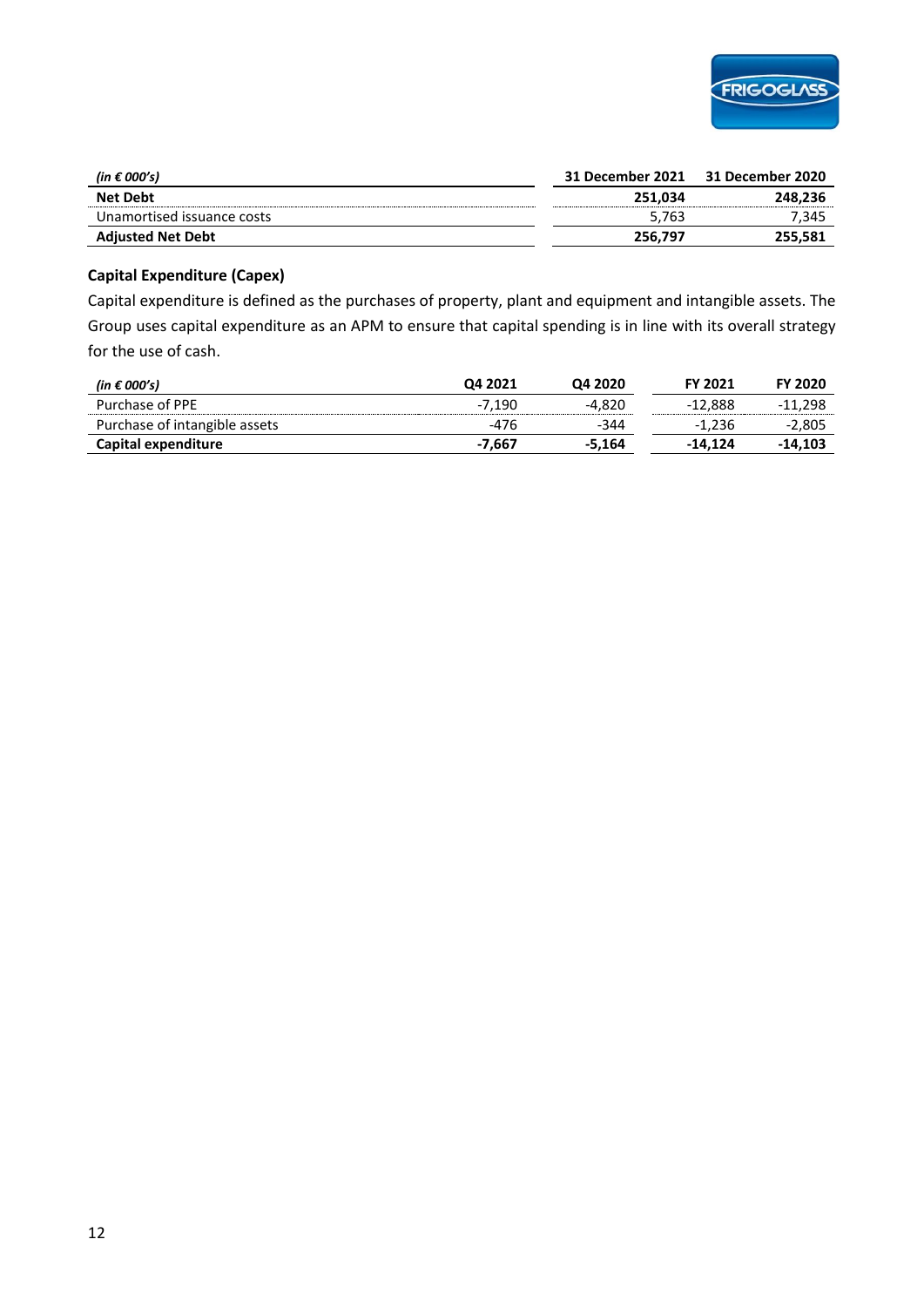

## **Appendix 2: ICM Operations Sales by Geography and Customer Group**

### **ICM Operations Sales by Geography**

| (in $\epsilon$ 000's) | Q4 2021 | Q4 2020 | Change, % | <b>FY 2021</b> | <b>FY 2020</b> | Change, % |
|-----------------------|---------|---------|-----------|----------------|----------------|-----------|
| East Europe           | 24.245  | 20.987  | 15.5%     | 134.702        | 129.122        | 4.3%      |
| West Europe           | 15.645  | 7.053   | $>100\%$  | 68.437         | 58.673         | 16.6%     |
| Africa & Middle East  | 9,638   | 6.626   | 45.5%     | 36.266         | 36.437         | $-0.5%$   |
| Asia                  | 7.434   | 5.013   | 48.3%     | 39.108         | 26.584         | 47.1%     |
| <b>Total</b>          | 56,962  | 39,679  | 43.6%     | 278,513        | 250,816        | 11.0%     |

### **ICM Operations Sales by Customer Group**

| (in $\epsilon$ 000's) | Q4 2021 | Q4 2020 | Change, % | <b>FY 2021</b> | <b>FY 2020</b> | Change, % |
|-----------------------|---------|---------|-----------|----------------|----------------|-----------|
| Coca-Cola Bottlers    | 31.490  | 13.473  | $>100\%$  | 155,715        | 136,258        | 14.3%     |
| <b>Breweries</b>      | 10.319  | 10.043  | 2.7%      | 55.459         | 55.928         | $-0.8%$   |
| Other                 | 15,153  | 16,163  | $-6.2%$   | 67.339         | 58.630         | 14.9%     |
| Total                 | 56,962  | 39,679  | 43.6%     | 278,513        | 250,816        | 11.0%     |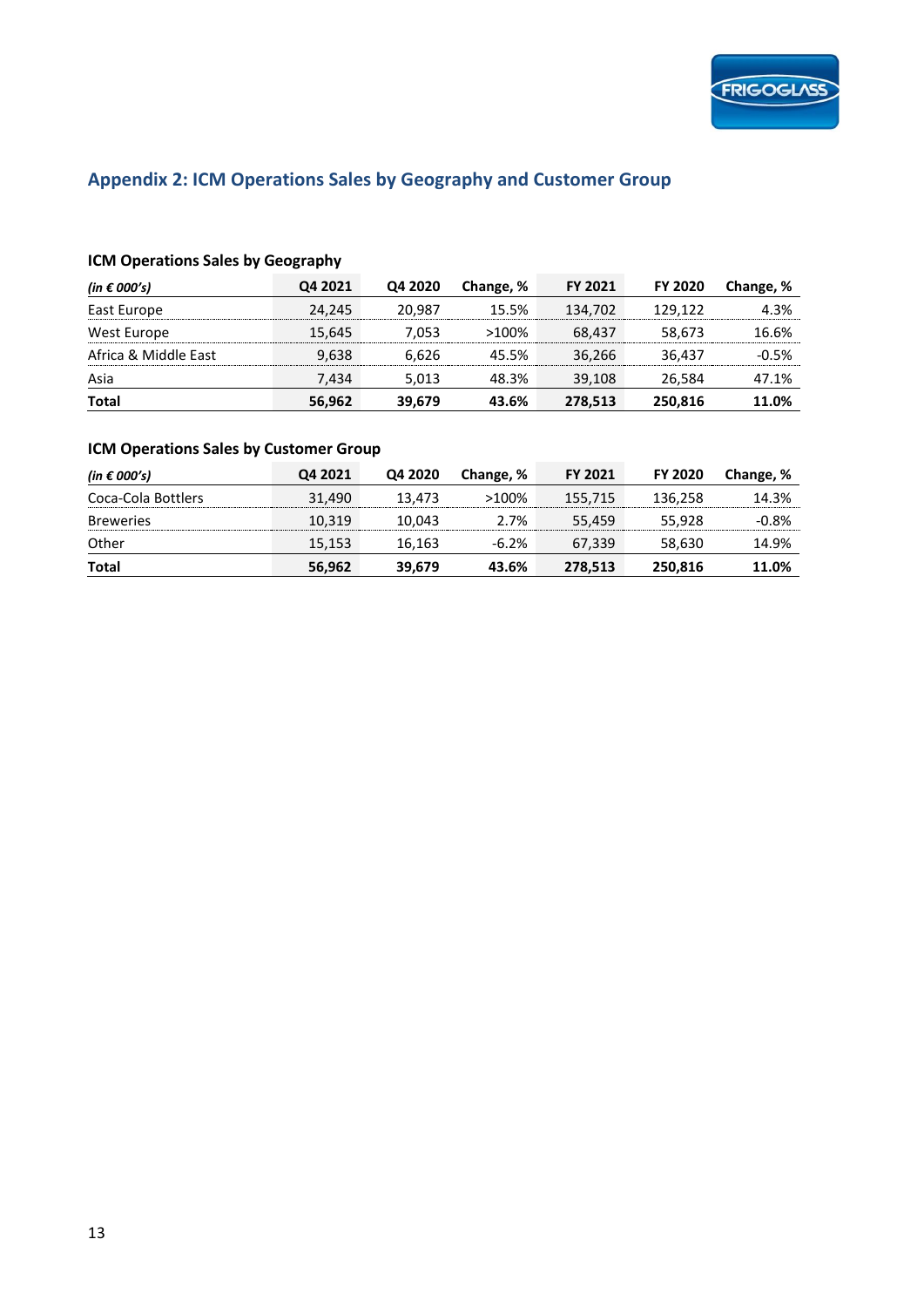# **Appendix 3: Consolidated Income Statement**

| (in $\epsilon$ 000's, unless otherwise indicated)     | Q4 2021   | Q4 2020   | FY 2021    | FY 2020    |
|-------------------------------------------------------|-----------|-----------|------------|------------|
| Sales from contracts with customers                   | 91,028    | 63,511    | 384,268    | 333,238    |
| Cost of goods sold                                    | $-79,387$ | $-50,995$ | $-317,019$ | $-273,405$ |
| <b>Gross profit</b>                                   | 11,641    | 12,516    | 67,249     | 59,833     |
| Operating expenses                                    | $-10,720$ | $-10,369$ | $-39,548$  | $-38,978$  |
| Impairment of right-of-use assets                     |           | $-474$    |            | $-1,925$   |
| Other income/(loss)                                   | 1,616     | 209       | 3,261      | 2,017      |
| <b>Operating profit/(Loss)</b>                        | 2,537     | 1,882     | 30,962     | 20,947     |
| Finance costs                                         | $-8,247$  | $-2,848$  | $-25,289$  | $-12,633$  |
| Finance income                                        | 266       | 22        | 558        | 232        |
| Net Finance (costs)/income                            | $-7,981$  | $-2,826$  | $-24,731$  | $-12,401$  |
| Profit before tax and restructuring & fire costs      | $-5,444$  | $-944$    | 6,231      | 8,546      |
| Gains/(losses) from restructuring activities and fire | 9,305     | $-226$    | 6,836      | $-1,225$   |
| Profit/(Loss) before tax                              | 3,861     | $-1,170$  | 13,067     | 7,321      |
| Income tax expense                                    | $-4,093$  | $-5,286$  | $-12,468$  | $-16,228$  |
| Profit/(Loss) for the period                          | $-232$    | $-6,456$  | 599        | $-8,907$   |
| <b>Attributable to:</b>                               |           |           |            |            |
| Non-controlling Interests                             | 1,662     | 2,335     | 6,274      | 7,040      |
| Shareholders                                          | $-1,894$  | $-8,791$  | $-5,675$   | -15,947    |
| Profit/(Loss) for the period                          | $-232$    | $-6,456$  | 599        | $-8,907$   |
| Depreciation                                          | 4,778     | 4,158     | 18,276     | 19,285     |
| <b>EBITDA</b>                                         | 7,315     | 6,514     | 49,238     | 42,157     |
| Basic EPS $(€)$                                       | $-0.01$   | $-0.02$   | $-0.02$    | $-0.04$    |
| Diluted EPS $(\epsilon)$                              | $-0.01$   | $-0.02$   | $-0.02$    | $-0.04$    |

*Note: FY 2020 Income Statement has been restated following IFRS Interpretations Committee decision on IAS 19.*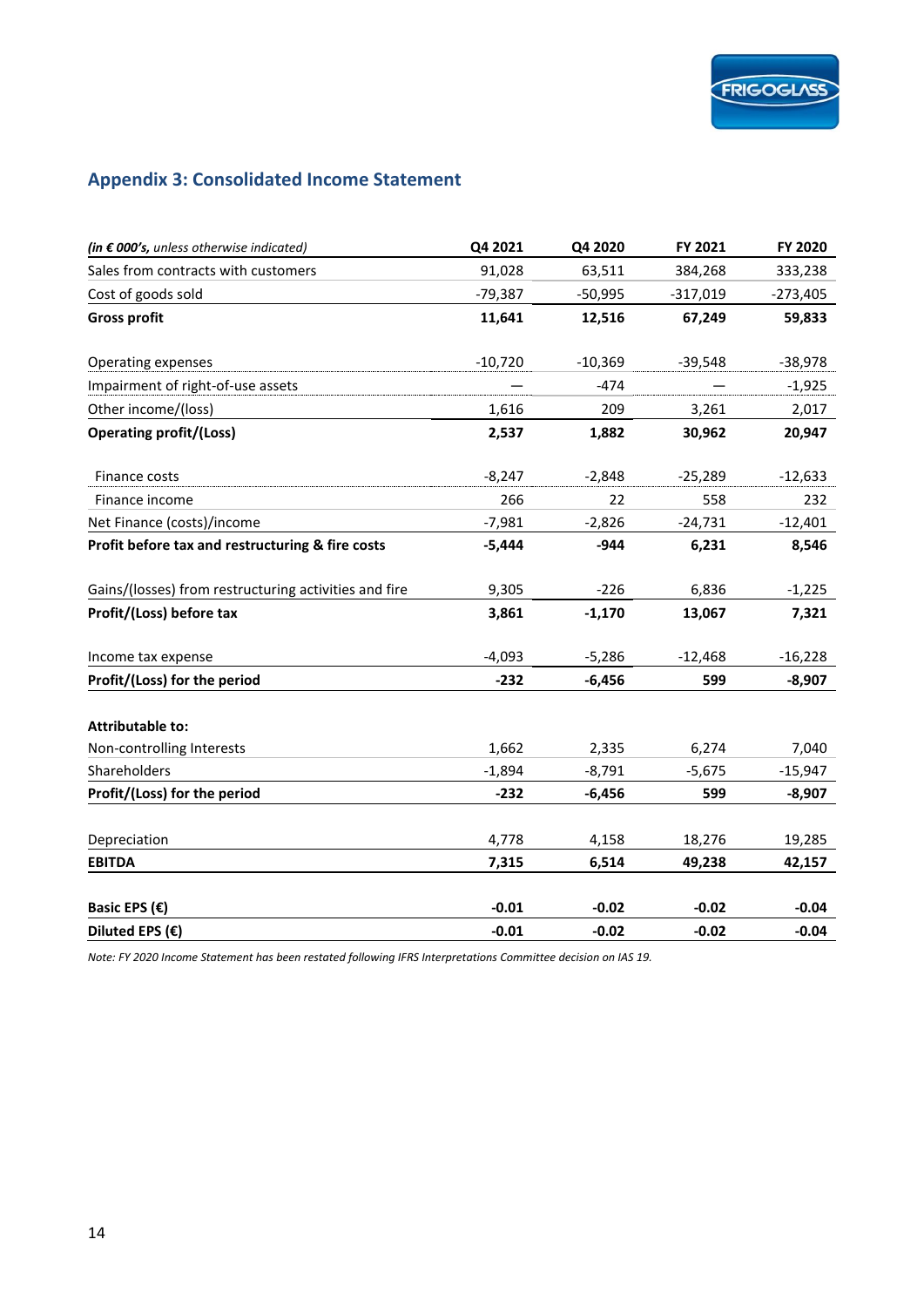| (in $\epsilon$ 000's)                 | 31 December 2021 | <b>31 December 2020</b> |
|---------------------------------------|------------------|-------------------------|
| <b>Assets</b>                         |                  |                         |
| Property, plant and equipment         | 93,861           | 106,698                 |
| Right-of-use assets                   | 3,710            | 4,178                   |
| Intangible assets                     | 11,196           | 11,990                  |
| Deferred tax assets                   | 220              | 240                     |
| Other long-term assets                | 171              | 366                     |
| <b>Total non-current assets</b>       | 109,158          | 123,472                 |
| Inventories                           | 104,317          | 81,164                  |
| Trade receivables                     | 66,078           | 55,115                  |
| Other receivables                     | 42,508           | 21,815                  |
| Current tax assets                    | 3,193            | 2,502                   |
| Cash and cash equivalents             | 79,207           | 70,243                  |
| <b>Total current assets</b>           | 295,303          | 230,839                 |
| <b>Total Assets</b>                   | 404,461          | 354,311                 |
| <b>Liabilities</b>                    |                  |                         |
| Non-current borrowings                | 258,237          | 252,655                 |
| Lease liabilities                     | 3,745            | 4,027                   |
| Deferred tax liabilities              | 17,733           | 15,050                  |
| Retirement benefit obligations        | 4,366            | 4,055                   |
| Other long term liabilities           |                  | 2,732                   |
| Provisions                            | 4,948            | 3,975                   |
| <b>Total non-current liabilities</b>  | 289,029          | 282,494                 |
| Trade payables                        | 70,102           | 42,180                  |
| Other payables                        | 54,576           | 39,382                  |
| <b>Current tax liabilities</b>        | 8,258            | 9,559                   |
| Current borrowings                    | 66,985           | 59,702                  |
| Lease liabilities                     | 1,274            | 2,095                   |
| <b>Total current liabilities</b>      | 201,195          | 152,918                 |
| <b>Total Liabilities</b>              | 490,224          | 435,412                 |
| <b>Equity</b>                         |                  |                         |
| Share capital                         | 21,379           | 35,544                  |
| Share premium                         | $-33,744$        | $-33,801$               |
| Other reserves                        | $-35,332$        | $-37,465$               |
| Retained earnings                     | $-87,820$        | $-91,882$               |
| <b>Attributable to equity holders</b> | $-135,517$       | $-127,604$              |
| Non-controlling interest              | 49,754           | 46,503                  |
| <b>Total equity</b>                   | $-85,763$        | $-81,101$               |
| <b>Total liabilities and equity</b>   | 404,461          | 354,311                 |

### **Appendix 4: Consolidated Statement of Financial Position**

*Note: The Statement of Financial Position as at 31 December 2020 has been restated follwoing following IFRS Interpretations Committee decision on IAS 19.*